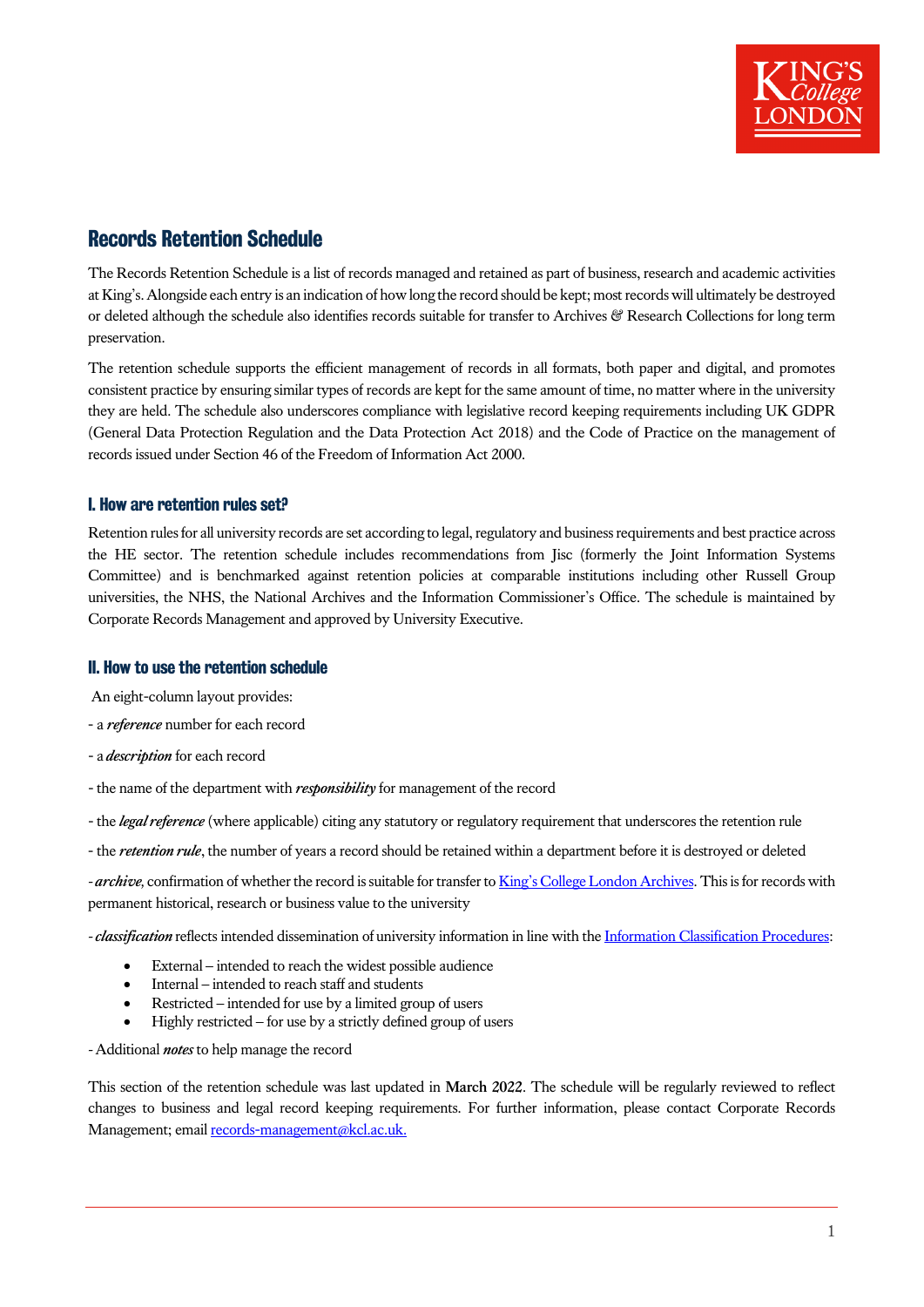# Records Retention Schedule Section B: Student Support Services

### **Contents**

[B.01: Student Relations](#page-1-0) [B.02: Counselling & Mental Health Support](#page-2-0) [B.03: NHS Health Centre](#page-3-0) [B.04: Disability Support](#page-3-1) [B.05: Student Advice Service](#page-4-0) [B.06: Careers & Employability](#page-4-1) [B.07: King's Experience Awards](#page-5-0) [B.08: Student Conduct](#page-6-0) & Appeals [B.09: Widening Participation](#page-9-0) & Student Success

<span id="page-1-0"></span>

| <b>Item</b> | <b>Record Description</b>                                                       | <b>Responsibility</b>                                   | <b>Legal Reference</b>                    | <b>Retention Rule</b>                                                                                           | <b>Archive</b> | <b>Classification</b> | <b>Notes</b>    |
|-------------|---------------------------------------------------------------------------------|---------------------------------------------------------|-------------------------------------------|-----------------------------------------------------------------------------------------------------------------|----------------|-----------------------|-----------------|
| B.01.01     | <b>Staff-Student Liaison</b><br>Committees                                      | Faculties and<br>Departments                            | Institutional<br>business<br>requirements | 6 years                                                                                                         | N <sub>0</sub> | Internal              |                 |
| B.01.02     | Student surveys -<br>individual responses                                       | Faculties and<br>Departments<br>Students &<br>Education | <b>UK GDPR</b>                            | Completion of analysis<br>of results                                                                            | N <sub>o</sub> | Restricted            |                 |
| B.01.03     | Student surveys -<br>anonymous summary,<br>results and analysis of<br>responses | Faculties and<br>Departments<br>Students &<br>Education | Institutional<br>business<br>requirements | Retain for reference or<br>reporting as required.<br>This will be dependent<br>on the purpose of the<br>survey. | No.            | Restricted            | Anonymised data |

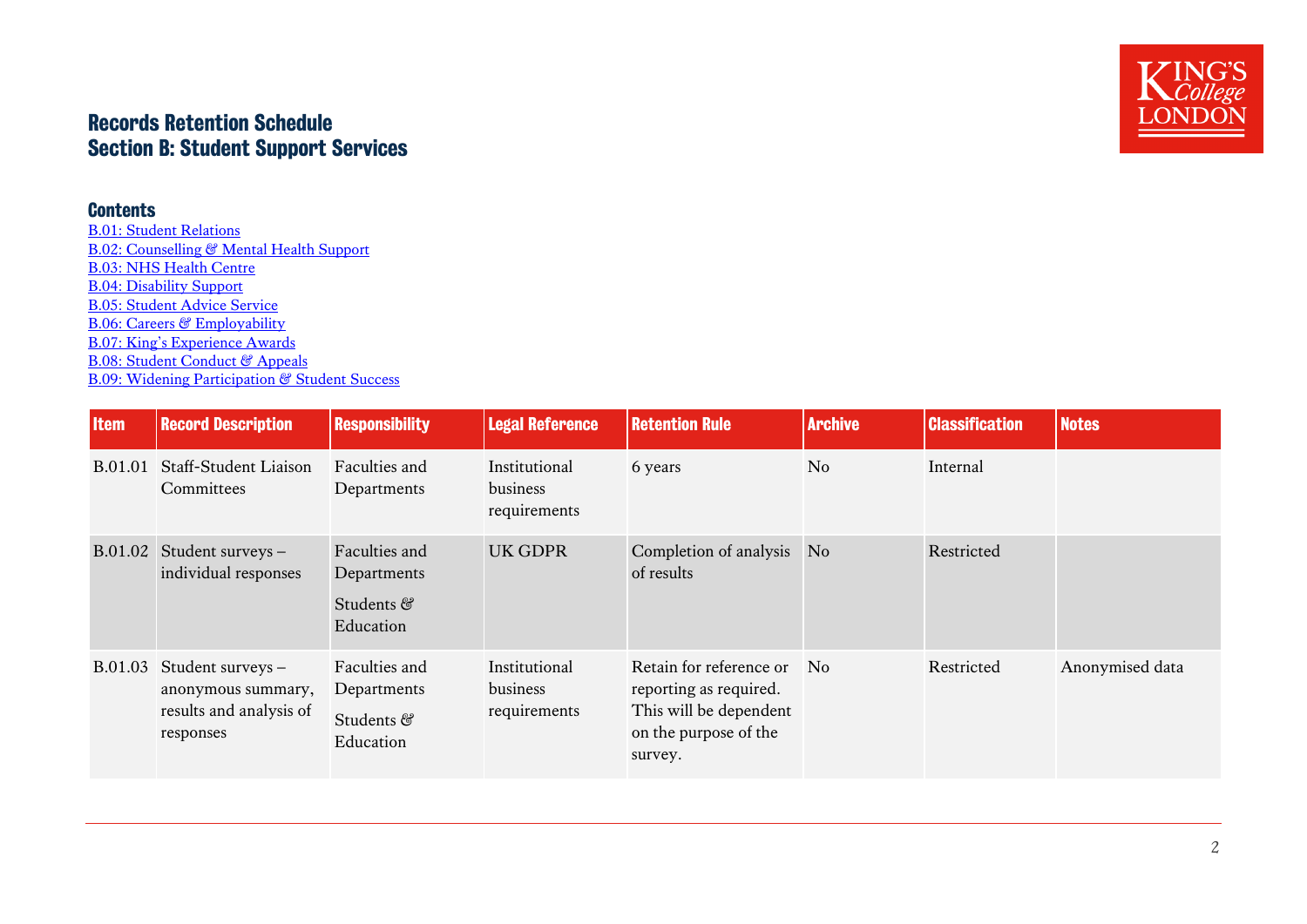<span id="page-2-0"></span>

| <b>Item</b> | <b>Record Description</b>                                                                        | <b>Responsibility</b>                     | <b>Legal Reference</b>                    | <b>Retention Rule</b>                                                                                                                                                                                                     | <b>Archive</b>              | <b>Classification</b> | <b>Notes</b>                                                                                                                      |
|-------------|--------------------------------------------------------------------------------------------------|-------------------------------------------|-------------------------------------------|---------------------------------------------------------------------------------------------------------------------------------------------------------------------------------------------------------------------------|-----------------------------|-----------------------|-----------------------------------------------------------------------------------------------------------------------------------|
|             |                                                                                                  |                                           |                                           |                                                                                                                                                                                                                           |                             |                       |                                                                                                                                   |
| B.01.04     | Contact details for<br>alumni obtained by<br>consent for marketing<br>of programmes or<br>events | Faculties and<br>Departments              | <b>UK GDPR</b>                            | Last interaction $+7$<br>years<br>Interaction is defined as<br>engagement with<br>content and includes an<br>individual making<br>contact with the<br>Faculty or Department,<br>attending an event or<br>opening an email | No                          | Restricted            | Personal data should<br>be collected and held<br>in compliance with<br>UK GDPR. See<br>guidance from<br>Information<br>Compliance |
| <b>B.02</b> | <b>Counselling &amp; Mental Health Support</b>                                                   |                                           |                                           |                                                                                                                                                                                                                           |                             |                       |                                                                                                                                   |
| B.02.01     | Student case files and<br>counsellor or mental<br>health advisor notes                           | Counselling &<br>Mental Health<br>Support | <b>UK GDPR</b>                            | Last action on case $+6$<br>years                                                                                                                                                                                         | $\overline{\phantom{a}}$ No | Highly restricted     |                                                                                                                                   |
| B.02.02     | General enquiries                                                                                | Counselling &<br>Mental Health<br>Support | <b>UK GDPR</b>                            | Resolution of enquiry + No<br>2 years                                                                                                                                                                                     |                             | Restricted            |                                                                                                                                   |
| B.02.03     | Attendance lists for<br>groups and workshops                                                     | Counselling &<br>Mental Health<br>Support | <b>UK GDPR</b>                            | Completion of event +<br>1 year                                                                                                                                                                                           | No                          | Restricted            |                                                                                                                                   |
| B.02.04     | Memoranda of<br>association with other<br>institutions and<br>universities                       | Counselling &<br>Mental Health<br>Support | Institutional<br>business<br>requirements | Life of partnership $+ 6$<br>years                                                                                                                                                                                        | N <sub>o</sub>              | Restricted            |                                                                                                                                   |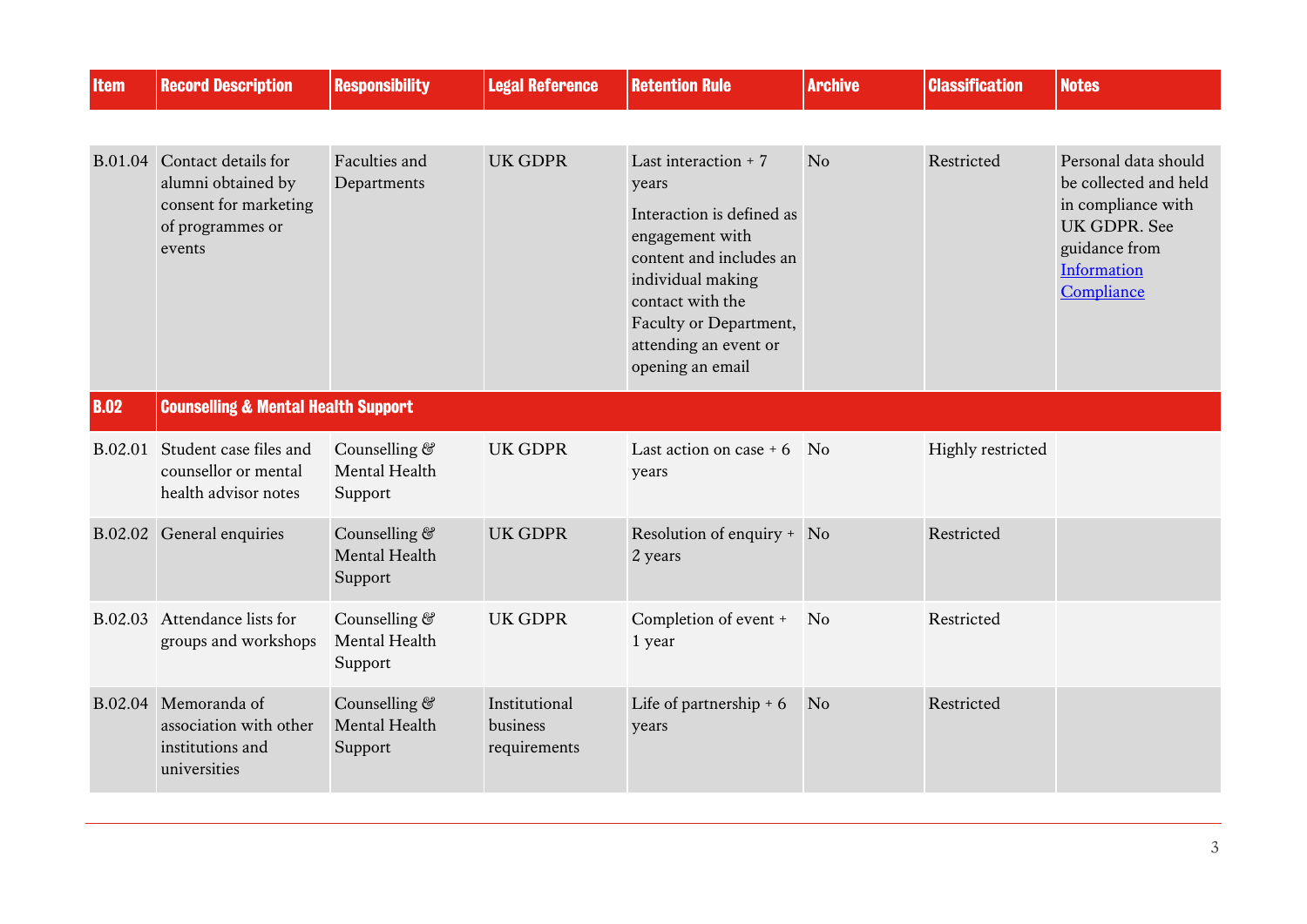<span id="page-3-1"></span><span id="page-3-0"></span>

| <b>Item</b> | <b>Record Description</b>                                                               | <b>Responsibility</b>                                              | <b>Legal Reference</b>                                              | <b>Retention Rule</b>                                                                                                                                                                       | <b>Archive</b> | <b>Classification</b> | <b>Notes</b>                                                                                                                                  |
|-------------|-----------------------------------------------------------------------------------------|--------------------------------------------------------------------|---------------------------------------------------------------------|---------------------------------------------------------------------------------------------------------------------------------------------------------------------------------------------|----------------|-----------------------|-----------------------------------------------------------------------------------------------------------------------------------------------|
|             |                                                                                         |                                                                    |                                                                     |                                                                                                                                                                                             |                |                       |                                                                                                                                               |
| <b>B.03</b> | <b>Health Centre</b>                                                                    |                                                                    |                                                                     |                                                                                                                                                                                             |                |                       |                                                                                                                                               |
|             | B.03.01 Patient files                                                                   | <b>King's College</b><br><b>London NHS</b><br><b>Health Centre</b> | <b>NHS Records</b><br>Management<br><b>Code of Practice</b><br>2021 | Life of patient + 10<br>years<br>Records may be<br>transferred to a new<br>health care provider<br>during this time.<br>Records of de-<br>registered patients are<br>retained for 100 years | No             | Restricted            | Patient records are<br>owned by the NHS<br>and not King's<br>College London.<br>Retention periods for<br>these records are set<br>by the NHS. |
| <b>B.04</b> | <b>Disability Support</b>                                                               |                                                                    |                                                                     |                                                                                                                                                                                             |                |                       |                                                                                                                                               |
| B.04.01     | King's Inclusion Plan                                                                   | <b>Disability Support</b><br>Team<br>Faculties and<br>Departments  | <b>UK GDPR</b><br><b>Equality Act 2010</b>                          | Completion of study +<br>6 years                                                                                                                                                            | N <sub>o</sub> | Highly restricted     |                                                                                                                                               |
|             | B.04.02 Personalised<br>Assessment<br>Arrangements,<br>including supporting<br>evidence | Examinations Office UK GDPR                                        | Equality Act 2010                                                   | Completion of study +<br>6 years                                                                                                                                                            | No             | Highly restricted     |                                                                                                                                               |
| B.04.03     | Diagnostic assessment<br>for Specific Learning<br><b>Disabilities</b>                   | <b>Disability Support</b><br>Team                                  | <b>UK GDPR</b><br><b>Equality Act 2010</b>                          | Completion of study +<br>6 years                                                                                                                                                            | N <sub>o</sub> | Highly restricted     |                                                                                                                                               |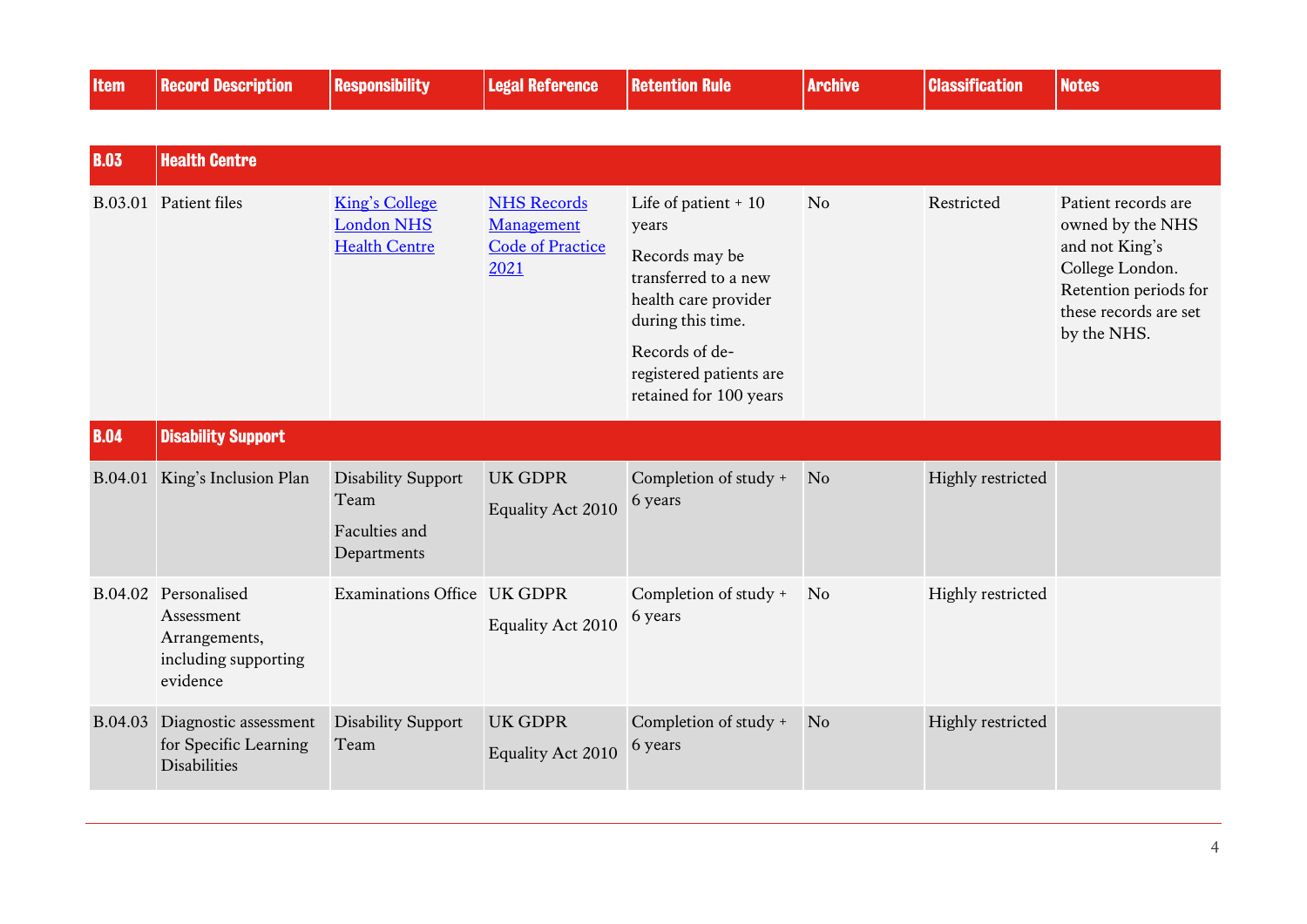<span id="page-4-1"></span><span id="page-4-0"></span>

| <b>Item</b> | <b>Record Description</b>                                                                             | <b>Responsibility</b>                          | <b>Legal Reference</b>                    | <b>Retention Rule</b>                                                                                                                | <b>Archive</b>              | <b>Classification</b> | <b>Notes</b>                                             |
|-------------|-------------------------------------------------------------------------------------------------------|------------------------------------------------|-------------------------------------------|--------------------------------------------------------------------------------------------------------------------------------------|-----------------------------|-----------------------|----------------------------------------------------------|
|             |                                                                                                       |                                                |                                           |                                                                                                                                      |                             |                       |                                                          |
| <b>B.05</b> | <b>Student Advice Service</b>                                                                         |                                                |                                           |                                                                                                                                      |                             |                       |                                                          |
| B.05.01     | Student case files                                                                                    | Student Support &<br><b>Wellbeing Services</b> | <b>UK GDPR</b>                            | Last action on case $+6$<br>years                                                                                                    | $\overline{\phantom{a}}$ No | Highly restricted     |                                                          |
|             | B.05.02 General enquiries                                                                             | Student Support &<br><b>Wellbeing Services</b> | <b>UK GDPR</b>                            | Resolution of enquiry + No<br>2 years                                                                                                |                             | Restricted            |                                                          |
| B.05.03     | Attendance lists for<br>groups and workshops                                                          | Student Support &<br><b>Wellbeing Services</b> | <b>UK GDPR</b>                            | Completion of event +<br>1 year                                                                                                      | <b>No</b>                   | Restricted            |                                                          |
| <b>B.06</b> | <b>Careers &amp; Employability</b>                                                                    |                                                |                                           |                                                                                                                                      |                             |                       |                                                          |
| B.06.01     | Careers Service strategic Careers &<br>plan                                                           | Employability                                  | Institutional<br>business<br>requirements | 5 years                                                                                                                              | No                          | Restricted            |                                                          |
|             | B.06.02 Careers Service annual<br>report                                                              | Careers &<br>Employability                     | Institutional<br>business<br>requirements | Permanent retention                                                                                                                  | Yes                         | External              |                                                          |
|             | B.06.03 Graduate Outcomes<br>$s$ urvey – graduate<br>contact details<br>(mandatory return to<br>HESA) | Careers &<br>Employability                     | <b>UK GDPR</b>                            | Completion of survey<br>$year + 2 years$<br>Following confirmation<br>from HESA that return<br>is not required for audit<br>purposes | N <sub>o</sub>              | Restricted            | Graduate contact<br>details are passed to<br><b>HESA</b> |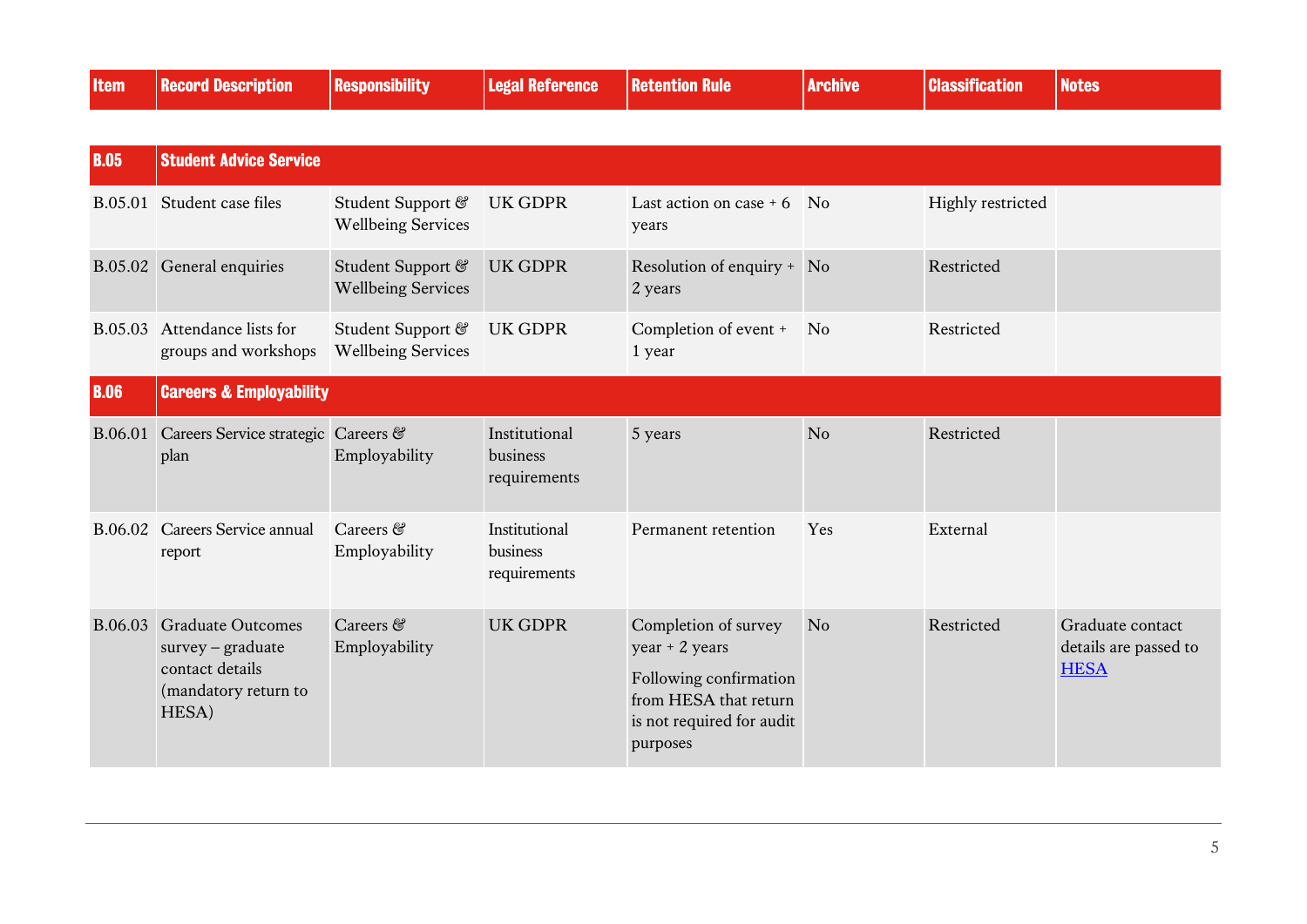<span id="page-5-0"></span>

| <b>Item</b> | <b>Record Description</b>                                        | <b>Responsibility</b>                     | <b>Legal Reference</b>                    | <b>Retention Rule</b>                                                                                                                                          | <b>Archive</b> | <b>Classification</b> | <b>Notes</b>                                                                                                                                                     |
|-------------|------------------------------------------------------------------|-------------------------------------------|-------------------------------------------|----------------------------------------------------------------------------------------------------------------------------------------------------------------|----------------|-----------------------|------------------------------------------------------------------------------------------------------------------------------------------------------------------|
|             |                                                                  |                                           |                                           |                                                                                                                                                                |                |                       |                                                                                                                                                                  |
| B.06.04     | <b>Graduate Outcomes</b><br>survey - response data               | $Careers \, \mathcal{C}$<br>Employability | Institutional<br>business<br>requirements | Permanent retention<br>Response data is only<br>shared in anonymised<br>and summarised form<br>to ensure that no<br>graduate can be<br>individually identified | No             | External              | Data (rounded and<br>supressed for small<br>numbers) is shared<br>externally by<br>Marketing, Faculties<br>and Departments and<br>in response to FoI<br>requests |
| B.06.05     | One-to-one career<br>appointment records<br>and discussion notes | Careers &<br>Employability                | <b>UK GDPR</b>                            | Completion of study +<br>2 years                                                                                                                               | N <sub>o</sub> | Restricted            | Handled via<br>TargetConnect, the<br><b>Careers Service</b><br>Management System                                                                                 |
| B.06.06     | Event sign-up and<br>attendance records                          | Careers &<br>Employability                | <b>UK GDPR</b>                            | Completion of study +<br>2 years                                                                                                                               | No             | Restricted            | Handled via<br>TargetConnect, the<br><b>Careers Service</b><br>Management System                                                                                 |
| B.06.07     | Practice aptitude test<br>records                                | Careers &<br>Employability                | <b>UK GDPR</b>                            | 1 year                                                                                                                                                         | N <sub>o</sub> | Restricted            |                                                                                                                                                                  |
| B.06.08     | King's Internships or<br>Year-in-Industry<br>placements          | Careers &<br>Employability                | <b>UK GDPR</b>                            | 5 years                                                                                                                                                        | N <sub>o</sub> | Restricted            | Part of Higher<br>Education<br><b>Achievement Record</b><br>(HEAR)                                                                                               |
| <b>B.07</b> | <b>King's Experience Awards</b>                                  |                                           |                                           |                                                                                                                                                                |                |                       |                                                                                                                                                                  |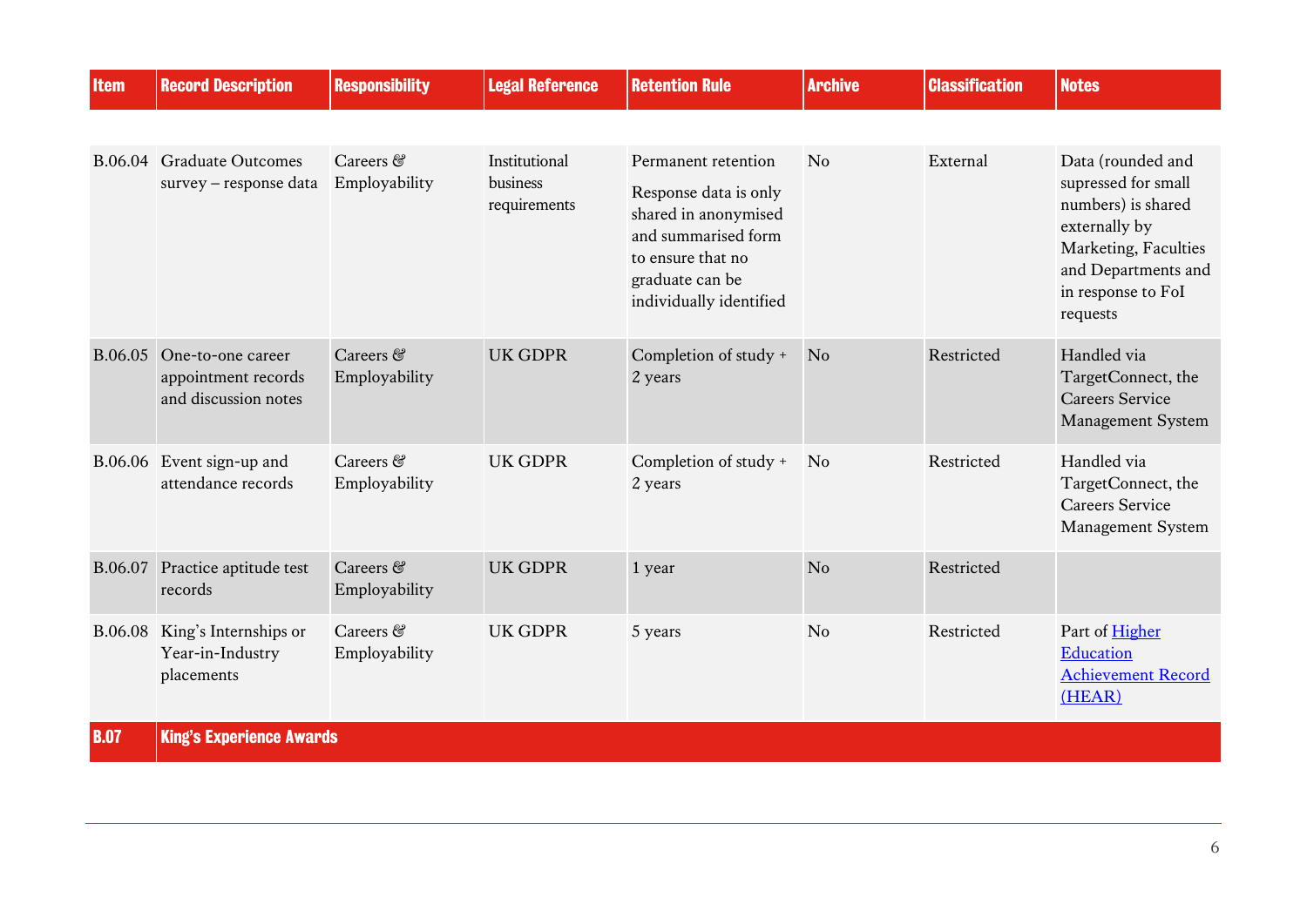<span id="page-6-0"></span>

| <b>Item</b> | <b>Record Description</b>                                         | <b>Responsibility</b>                | <b>Legal Reference</b> | <b>Retention Rule</b>                     | <b>Archive</b> | <b>Classification</b> | <b>Notes</b>                                                                       |
|-------------|-------------------------------------------------------------------|--------------------------------------|------------------------|-------------------------------------------|----------------|-----------------------|------------------------------------------------------------------------------------|
|             |                                                                   |                                      |                        |                                           |                |                       |                                                                                    |
|             | B.07.01 Successful application<br>for King's Experience<br>Award  | Careers &<br>Employability           | <b>UK GDPR</b>         | Date of award + 1 year No                 |                | Restricted            |                                                                                    |
| B.07.02     | Unsuccessful<br>application for King's<br><b>Experience Award</b> | Careers &<br>Employability           | <b>UK GDPR</b>         | Notification of outcome No<br>$+6$ months |                | Restricted            |                                                                                    |
| B.07.03     | Assessment or<br>submission for King's<br><b>Experience Award</b> | Careers &<br>Employability           | <b>UK GDPR</b>         | End of academic year + No<br>1 year       |                | Restricted            |                                                                                    |
| B.07.04     | Master list of award<br>holders by academic<br>year               | Careers &<br>Employability           | <b>UK GDPR</b>         | Permanent retention                       | No             | Restricted            | Part of Higher<br>Education<br><b>Achievement Record</b><br>(HEAR)                 |
| B.07.05     | <b>Student Opportunity</b><br>Fund report and<br>receipts         | Careers &<br>Employability           | <b>UK GDPR</b>         | End of financial year +<br>6 years        | N <sub>o</sub> | Restricted            |                                                                                    |
| <b>B.08</b> | <b>Student Conduct &amp; Appeals</b>                              |                                      |                        |                                           |                |                       |                                                                                    |
| B.08.01     | Student conduct and<br>appeals case files                         | Student Conduct & UK GDPR<br>Appeals |                        | Last action on case $+6$<br>years         | <b>No</b>      | Highly restricted     |                                                                                    |
| B.08.02     | Formal complaints<br>(Stage Two and                               | Student Conduct &<br>Appeals         | <b>UK GDPR</b>         | Last action on case $+6$<br>years         | N <sub>o</sub> |                       | Highly restricted Further details on<br>student complaints<br>are available online |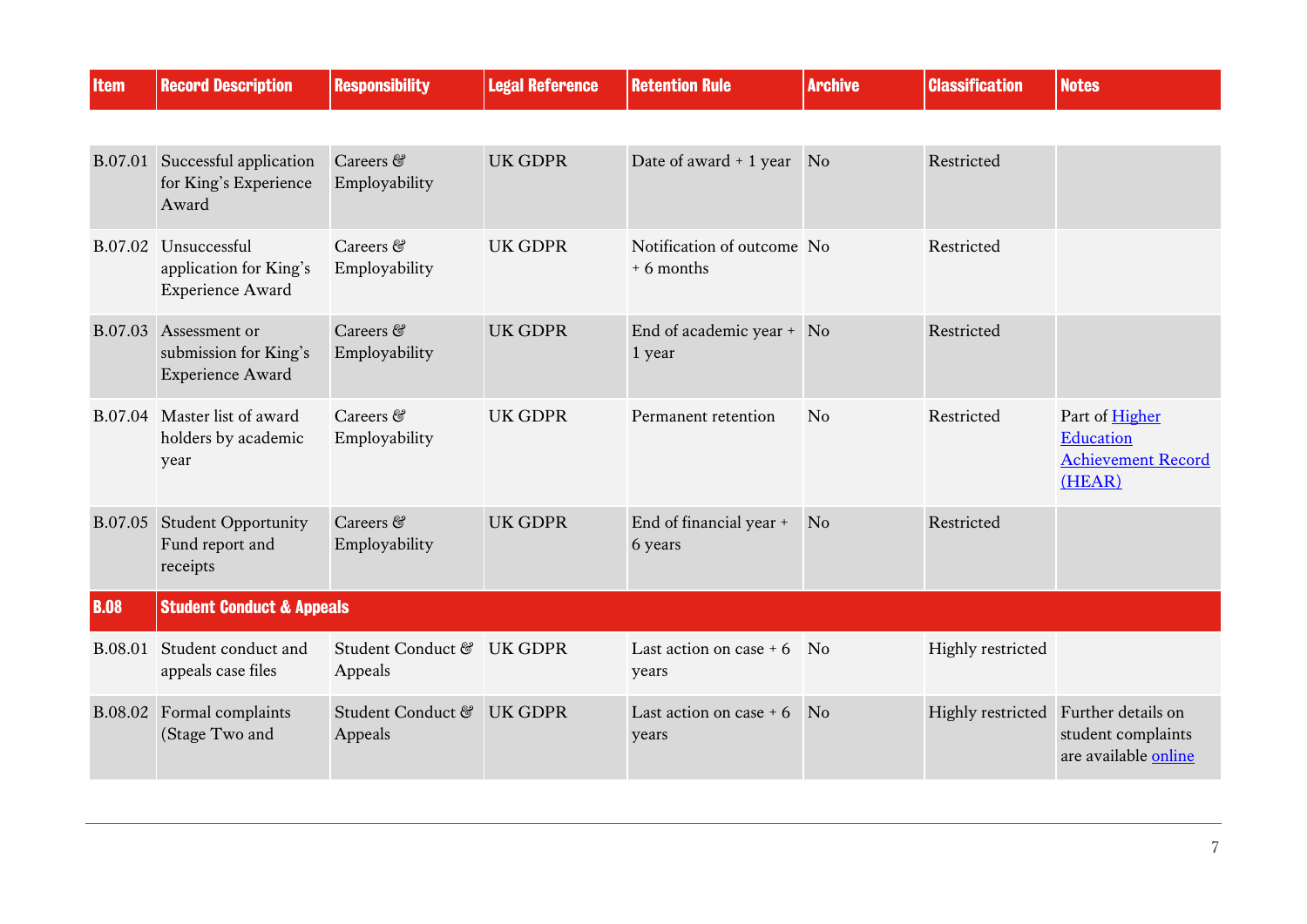| <b>Item</b> | <b>Record Description</b>                                                                                           | <b>Responsibility</b>                                                | <b>Legal Reference</b> | <b>Retention Rule</b>                  | <b>Archive</b> | <b>Classification</b>              | <b>Notes</b>                                                                        |
|-------------|---------------------------------------------------------------------------------------------------------------------|----------------------------------------------------------------------|------------------------|----------------------------------------|----------------|------------------------------------|-------------------------------------------------------------------------------------|
|             |                                                                                                                     |                                                                      |                        |                                        |                |                                    |                                                                                     |
|             | Three) by students<br>against the university                                                                        |                                                                      |                        |                                        |                |                                    |                                                                                     |
| B.08.03     | Informal complaints<br>(Stage One) by<br>students against the<br>university                                         | Faculties and<br>Departments                                         | <b>UK GDPR</b>         | Last action on<br>complaint $+3$ years | N <sub>o</sub> |                                    | Highly restricted Further details on<br>student complaints<br>are available online  |
|             | B.08.04 Academic appeals<br>(Stage One and Two)<br>against decisions made<br>by Faculty Assessment<br><b>Boards</b> | Student Conduct &<br>Appeals                                         | <b>UK GDPR</b>         | Last action on case $+6$<br>years      | N <sub>o</sub> |                                    | Highly restricted Further information<br>on academic appeals<br>is available online |
|             | B.08.05 Fitness to Study (Stage Faculties and<br>One and Two)<br>documentation and<br>outcomes                      | Departments                                                          | <b>UK GDPR</b>         | Last action on case $+6$<br>years      | N <sub>0</sub> | Highly restricted Fitness to Study | policy and procedures<br>are available online                                       |
|             | B.08.06 Fitness to Study (Stage Student Conduct &<br>Three) documentation Appeals<br>and outcomes                   |                                                                      | <b>UK GDPR</b>         | Last action on case $+6$<br>years      | N <sub>0</sub> | Highly restricted Fitness to Study | policy and procedures<br>are available online                                       |
| B.08.07     | Non-academic<br>misconduct                                                                                          | Student Conduct & UK GDPR<br>Appeals<br>Faculties and<br>Departments |                        | Last action on case $+6$<br>years      | N <sub>0</sub> | Highly restricted                  | Further information<br>on non-academic<br>misconduct is<br>available online         |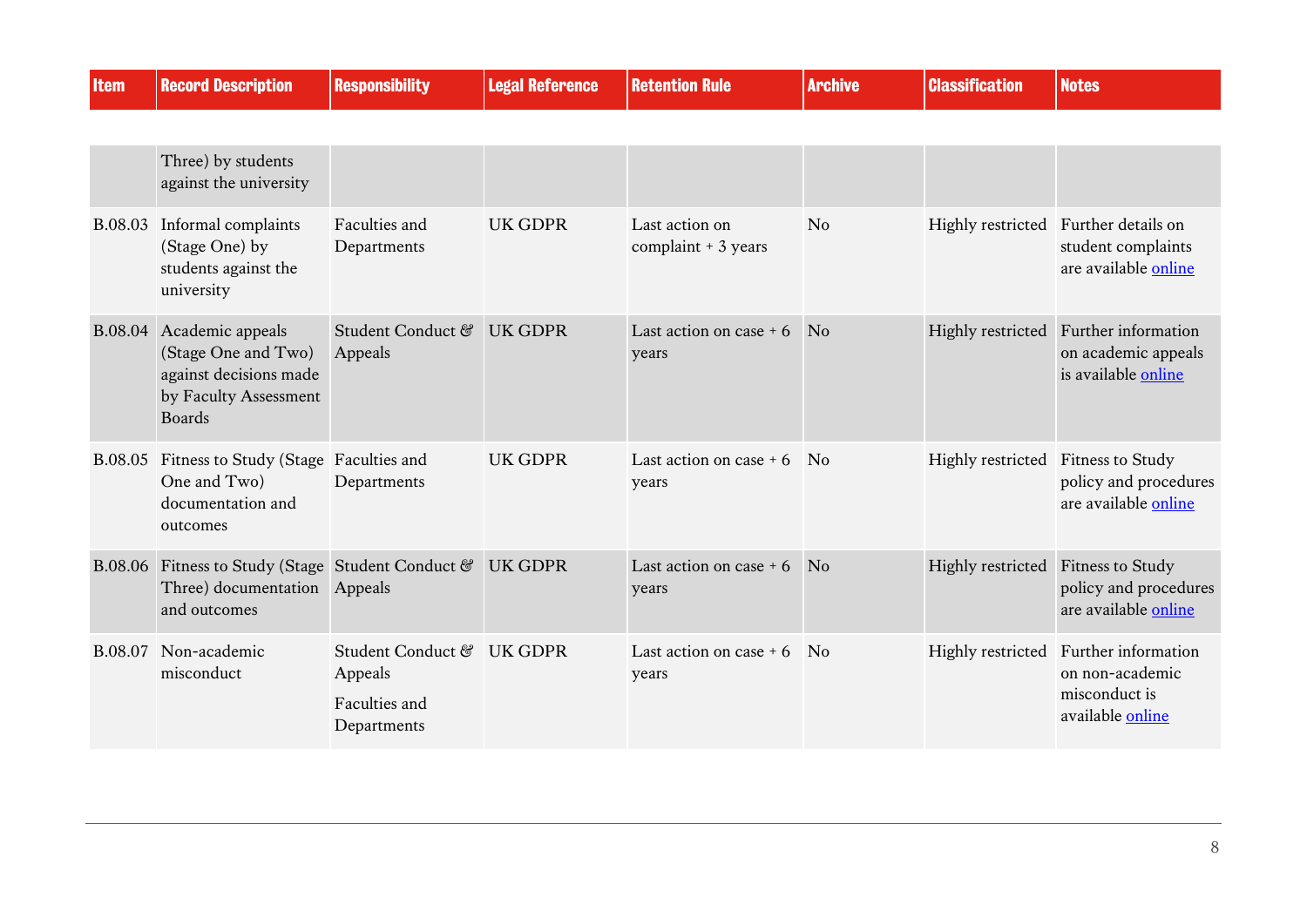| <b>Item</b>    | <b>Record Description</b>                                                                                  | <b>Responsibility</b>                                                        | <b>Legal Reference</b>                    | <b>Retention Rule</b>                | <b>Archive</b> | <b>Classification</b> | <b>Notes</b>                                                                         |
|----------------|------------------------------------------------------------------------------------------------------------|------------------------------------------------------------------------------|-------------------------------------------|--------------------------------------|----------------|-----------------------|--------------------------------------------------------------------------------------|
|                |                                                                                                            |                                                                              |                                           |                                      |                |                       |                                                                                      |
| <b>B.08.08</b> | Postgraduate research<br>student appeals                                                                   | Student Conduct &<br>Appeals                                                 | <b>UK GDPR</b>                            | Last action on case $+6$<br>years    | N <sub>o</sub> | Highly restricted     | Further information<br>on PGR appeals is<br>available online                         |
| B.08.09        | Admissions appeals<br>(Stage One and Two)                                                                  | Admissions Office<br>Faculties and<br>Departments<br>Students &<br>Education | <b>UK GDPR</b>                            | Last action on case $+2$<br>years    | $\overline{N}$ | Restricted            | Further information<br>on admissions appeals<br>is available online                  |
|                | B.08.10 Cases referred to the<br>Office of the<br>Independent<br>Adjudicator for Higher<br>Education (OIA) | Student Conduct &<br>Appeals                                                 | <b>UK GDPR</b>                            | Last action on case $+6$<br>years    | N <sub>0</sub> |                       | Highly restricted Further details on<br>OIA referral are<br>available online         |
| B.08.11        | Appeal Committee -<br>minutes and papers                                                                   | Student Conduct & UK GDPR<br>Appeals                                         |                                           | End of academic year + No<br>6 years |                | Highly restricted     |                                                                                      |
| B.08.12        | Misconduct<br>Committee – minutes<br>and papers                                                            | Student Conduct &<br>Appeals                                                 | Institutional<br>business<br>requirements | End of academic year +<br>6 years    | Yes            | Highly restricted     | See online for further<br>information on<br>academic and non-<br>academic misconduct |
| B.08.13        | <b>Fitness to Practise</b><br>Committee – minutes<br>and papers                                            | Student Conduct &<br>Appeals                                                 | Institutional<br>business<br>requirements | Permanent retention                  | Yes            |                       | Highly restricted Further details on<br>Fitness for<br>Registration and              |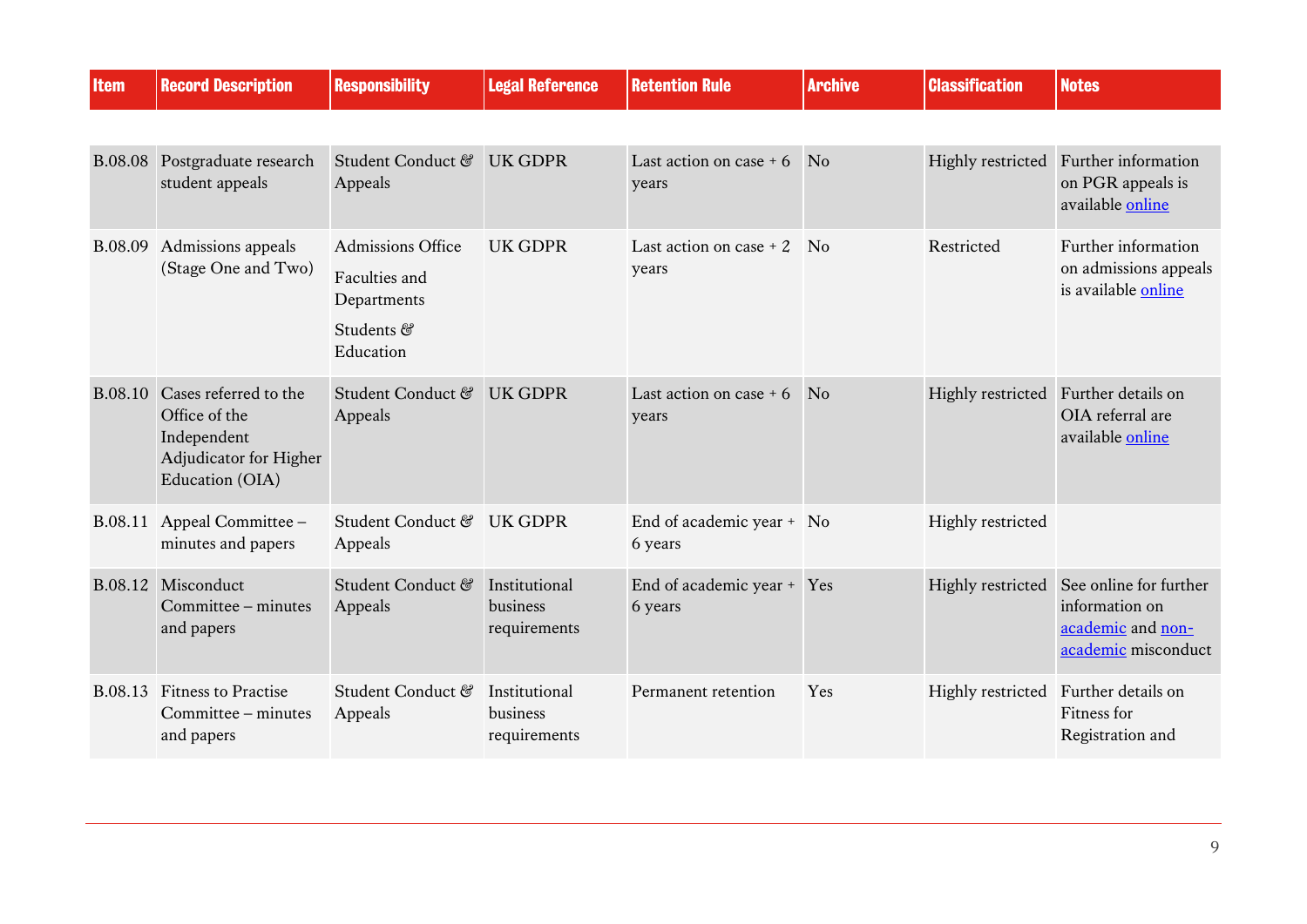<span id="page-9-0"></span>

| <b>Item</b> | <b>Record Description</b>                                                                 | <b>Responsibility</b>                       | <b>Legal Reference</b>                    | <b>Retention Rule</b>             | <b>Archive</b> | <b>Classification</b> | <b>Notes</b>                                                                                        |
|-------------|-------------------------------------------------------------------------------------------|---------------------------------------------|-------------------------------------------|-----------------------------------|----------------|-----------------------|-----------------------------------------------------------------------------------------------------|
|             |                                                                                           |                                             |                                           |                                   |                |                       |                                                                                                     |
|             |                                                                                           |                                             |                                           |                                   |                |                       | Practise are available<br>online                                                                    |
| B.08.14     | Raising a concern -<br>reports and                                                        | School of Medical<br>Education              | <b>UK GDPR</b>                            | Last action on case $+6$<br>years | No             |                       | Highly restricted Further information<br>on reporting concerns                                      |
|             | investigations                                                                            | Faculty of Life<br>Sciences &<br>Medicine   |                                           |                                   |                |                       | to the School of<br>Medical Education is<br>available online                                        |
| <b>B.09</b> | <b>Widening Participation &amp; Student Success</b>                                       |                                             |                                           |                                   |                |                       |                                                                                                     |
| B.09.01     | Administrative records<br>of key projects and<br>initiatives.                             | Social Mobility &<br><b>Student Success</b> | Institutional<br>business<br>requirements | Permanent retention               | Yes            | Internal              | Full list is available<br>online                                                                    |
| B.09.02     | Personal data of<br>participants in<br>widening participation<br>projects and initiatives | Social Mobility &<br><b>Student Success</b> | <b>UK GDPR</b>                            | Last interaction $+6$<br>years    | N <sub>o</sub> | Restricted            |                                                                                                     |
| B.09.03     | Personal data of<br>participants of social<br>research                                    | Social Mobility &<br><b>Student Success</b> | <b>UK GDPR</b>                            | Last interaction $+6$<br>years    | N <sub>o</sub> | Restricted            | Further information<br>on What Works                                                                |
| B.09.04     | Widening participation Social Mobility &<br>yearbooks and annual<br>reports               | <b>Student Success</b>                      | Institutional<br>business<br>requirements | Permanent retention               | Yes            | External              | Yearbook is available<br>online. Annual reports<br>to be transferred to<br><b>Archives Services</b> |